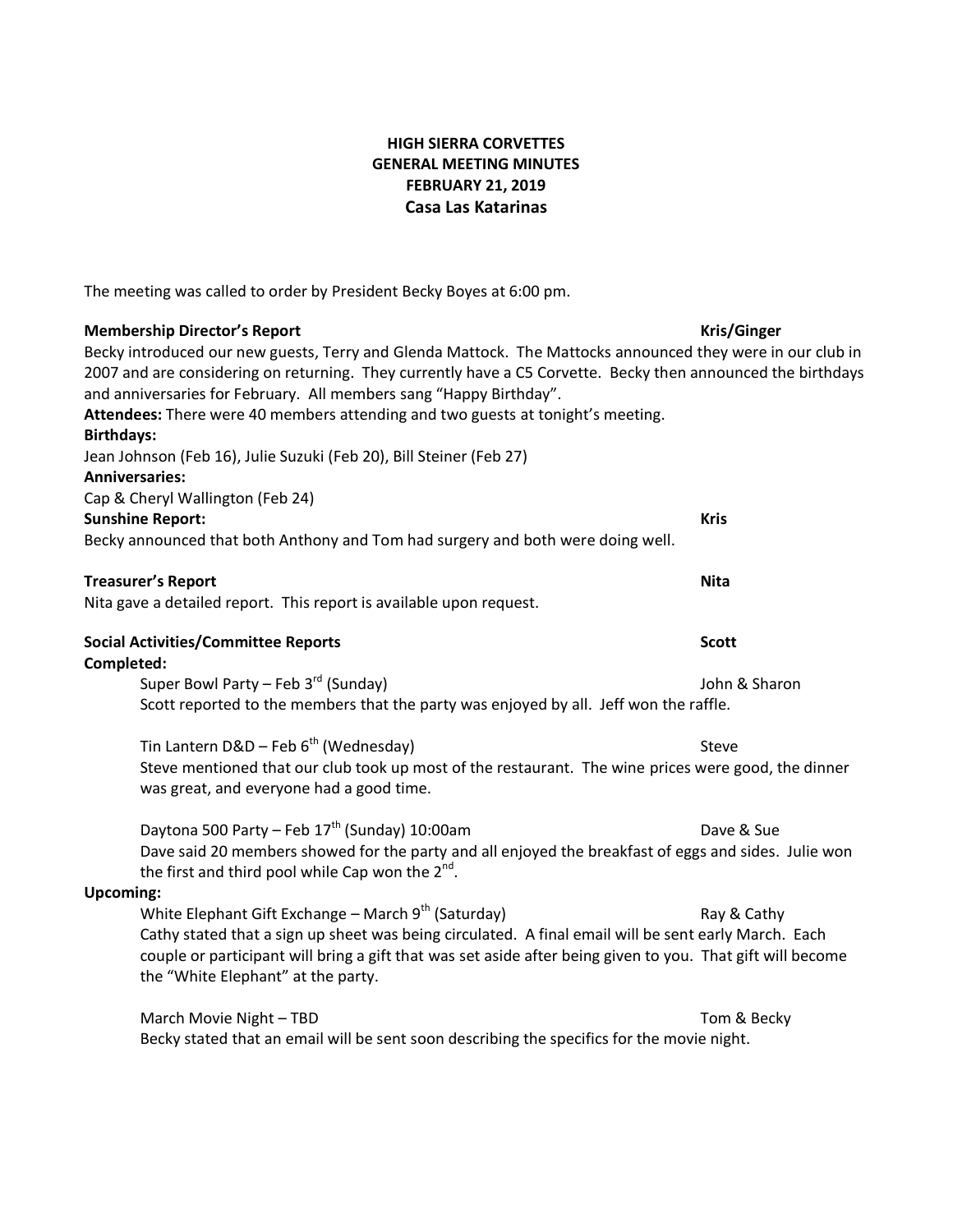"Mystery of Giles Nerfff" – April 13 (Saturday) Chris Chris announced that Lake Wildwood Little Theater will be presenting a play called, "The Mystery of Giles Nerfff". The play will run from April 11 through April 13. It will be a whodunit comedy, music and dancing along with dinner. Chris will send out an email soon that will provide ticket prices and details on how to purchase the tickets.

North Star Mine Museum Tour & Picnic – April TBD **Ray** Ray The tour to the museum may be held on April 20. Ray will send information via email with all the specifics.

D & D – Rebel Republic for Lunch – April TBD **Anthony** Scott spoke for Anthony in his absence. The dash n dine is planned for April 6 where the Old Five Mile House used to be. More to follow.

Mendocino Trip – October 13-16 Ron Ron said you need to sign up soon for this trip. Contact him if you plan to go.

# **Racing Committee Report Gary Gary**

*If you are interested in learning about the different racing groups and their schedules, check these websites out:* **Check the WSCC site for this year's racing schedule: www.wscc.ws Check on Hooked on Driving for their schedule: [www.hookedondriving.com](http://www.hookedondriving.com/)**

# **Check No. Calif. Racing Club: [www.ncracing.org](http://www.ncracing.org/)**

Gary announced there will be a Corvette run at Thunder Hill in Williams on April 24. Members will have lunch at Granzella's then caravan to Thunder Hill. On April 25, Thunder Hill will host "Hooked on Drivin". Corvettes will be able to experience driving a few laps on the track. On September 13 to September 15, Laguna Seca will have a Monterey Grand Prix. See the website for more details.

### **Old Business Becky**

By-law Change Committee **Becky Becky** The By-Law changes have been made which consist of primarily grammar revisions. An email attachment was sent to all members showing these changes. Contact Nita if you have any questions. We will vote on these changes next month.

Rogue River Corvette Club Becky and the Club Becky Becky Becky Becky Becky We will not meet with this club until maybe 2020 due to time conflicts.

# **New Business Becky**

Maui Raffle – Law Enforcement and Fire Protection **Anthony** Anthony Becky announced that the Maui Raffle costs \$20.00 per ticket to win a trip to Maui. Contact Anthony if interested in purchasing a ticket or tickets.

# **Reminders**

web calendar – **[www.wscc.ws](http://www.wscc.ws/)**

# **Adjourn meeting**

Meeting was adjourned by President Becky at 6:25 pm.